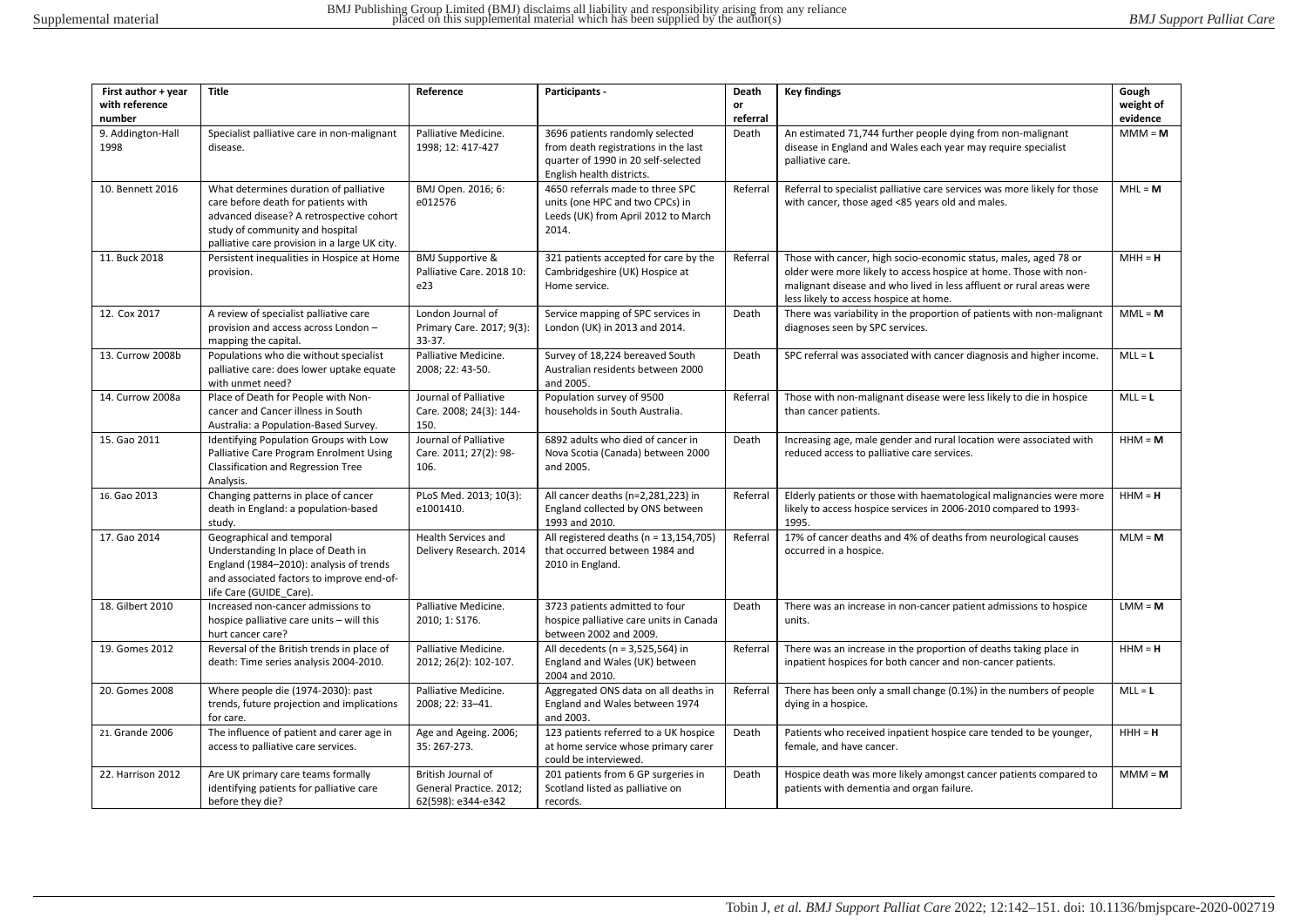| 23. Hunt 1996         | A population-based study of the coverage<br>of cancer patients by hospice services.                                                                                              | Palliative Medicine.<br>1996; 10: 5-12.                                 | 2800 cancer decedents in South<br>Australia in 1990.                                                                                           | Referral                 | Patients that missed out on hospice services included the elderly,<br>those with a haematological malignancy, and rural residents.                                                                                                                                                                                                                                                             | $HHH = H$ |
|-----------------------|----------------------------------------------------------------------------------------------------------------------------------------------------------------------------------|-------------------------------------------------------------------------|------------------------------------------------------------------------------------------------------------------------------------------------|--------------------------|------------------------------------------------------------------------------------------------------------------------------------------------------------------------------------------------------------------------------------------------------------------------------------------------------------------------------------------------------------------------------------------------|-----------|
| 24. McCarthy 1990     | Hospice patients: a pilot study in 12<br>services.                                                                                                                               | Palliative Medicine.<br>1990; 4: 93-104                                 | 195 patients seen by 12 hospices<br>across the UK in July 1998.                                                                                | Death                    | The majority of patients referred to a hospice were married or<br>widowed and were of UK or Irish descent.                                                                                                                                                                                                                                                                                     | $MM = M$  |
| 25. McNamara<br>2007a | Factors affecting place of death in<br>Western Australia.                                                                                                                        | Health and Place. 2007;<br>13: 356-367.                                 | 26,882 decedents in Western<br>Australia between July 2000 and<br>December 2002.                                                               | Referral                 | 1.4% of those with a non-cancer condition died in a hospice compared<br>to 17.1% of those with cancer.                                                                                                                                                                                                                                                                                         | $HMH = H$ |
| 26. Napolskikh 2009   | Demographic profile and utilization<br>statistics of a Canadian inpatient palliative<br>care unit within a tertiary care setting.                                                | Current Oncology. 2009;<br>$16(1): 49-54.$                              | 508 referrals made to the Palliative<br>Care Unit at the Sunnybrook Health<br>Sciences Centre, Canada between<br>2005-6.                       | Death                    | Most patients referred to the inpatient palliative care unit were male<br>and had a malignant diagnosis. Hematologic patients had less access.                                                                                                                                                                                                                                                 | $LMM = M$ |
| 27. Pivodic 2016      | Place of death in the population dying<br>from diseases indicative of palliative care<br>need: a cross-national population-level<br>study in 14 countries.                       | Journal of Epidemiology<br>and Community Health.<br>2016; 70(1): 17-24. | Decedents (n= 2,220,997) with<br>diseases indicative of palliative care<br>need in 14 countries in 2008.                                       | Referral                 | Death in a palliative care institution were less likely for non-cancer<br>patients, those over 80, those not married and male patients.                                                                                                                                                                                                                                                        | $HHH = H$ |
| 28. Rosenwax 2016     | A retrospective population based cohort<br>study of access to specialist palliative care<br>in the last year of life: who is still missing<br>out a decade on?                   | <b>BMC Palliative Care.</b><br>2016; 15: 46.                            | 12,816 decedents in Western<br>Australia 2009-10 who had an<br>underlying cause of death potentially<br>amenable to receiving palliative care. | Death                    | SPC services were accessed by 14% decedents with non-cancer<br>conditions, representing a 6% increase on SPC access reported for the<br>same decedent group ten years earlier.                                                                                                                                                                                                                 | $HHH = H$ |
| 29. Rosenwax 2006     | Who receives specialist palliative care in<br>Western Australia - and who misses out.                                                                                            | Palliative Medicine.<br>2006; 20: 439-445.                              | 26,882 decedents in Western<br>Australia 2000-2 who died from<br>cancer or selected non-cancer<br>conditions.                                  | Referral<br>and<br>death | Comorbid conditions, age >75, not being married, living in a rural<br>location impacted negatively on SPC usage.                                                                                                                                                                                                                                                                               | $HMM = M$ |
| 30. Sharpe 2016       | "Don't leave me this way": Recognising<br>the unrecognised need for specialist<br>palliative care in the general hospital<br>population.                                         | Palliative Medicine.<br>2016; 30(4): S95                                | 223 patients admitted to the Royal<br>Sussex County Hospital (UK) between<br>June and November 2014.                                           | Referral                 | Those not identified as having specialist palliative care needs by<br>health care professionals were more likely to have a non-cancer<br>diagnosis, be over the age of 85 and have higher rates of cognitive<br>impairment.                                                                                                                                                                    | $MLL = L$ |
| 31. Sleeman 2016      | The changing demographics of inpatient<br>hospice death: Population-based cross-<br>sectional study in England, 1993-2012.                                                       | <b>Palliative Medicine</b><br>2016; 30(1): 45-53                        | 446,615 patients dying in inpatient<br>hospice units in England, from 1993-<br>2012.                                                           | Death                    | Very few non-cancer patients died in hospice, despite this improving<br>over time, including for haematological malignancies. The average age<br>of hospice patients also increased, with more 85+ decedents.<br>Most hospice patients were men and were married. There was a<br>decrease in hospice deaths amongst the most deprived quintile, but<br>an increase amongst the least deprived. | $HHH = H$ |
| 32. Sleeman 2014      | Reversal of English trend towards hospital<br>death in dementia: a population-based<br>study of place of death and associated<br>individual and regional factors, 2001-<br>2010. | BMC Neurology. 2014;<br>14:59.                                          | 388,899 patients dying with dementia<br>in England between 2001 and 2010.                                                                      | Death                    | Few dementia patients died at hospice (0.3%). Those who were<br>female, younger, married, lived in urban areas and had an underlying<br>cause of death of cancer died in hospice more often. Those belonging<br>to the most deprived quintile died in hospice the least compared to<br>other quintiles.                                                                                        | $HHH = H$ |
| 33. Taylor 2011       | Place of death related to demographic<br>factors for hospice patients in Wellington,<br>Aotearoa New Zealand.                                                                    | Palliative Medicine.<br>2011; 26(4): 342-349.                           | 1268 patients receiving services from<br>the Mary Potter hospice in New<br>Zealand from 2006-8.                                                | Death                    | Asian ethnicity, cancer diagnosis, being married, younger age and<br>being admitted initially to hospice for respite care were associated<br>with an increased likelihood of hospice death. Other ethnic minorities<br>had less access.                                                                                                                                                        | $HMH = H$ |
| 34. Allsop 2018       | Duration and determinants of hospice-<br>based specialist palliative care: A national<br>retrospective cohort study.                                                             | Palliative Medicine.<br>2018; 32(8): 1322-33.                           | 42,758 adult decedents with<br>progressive, advanced disease, with a<br>prior referral from 64 UK hospices.                                    | Referral                 | Those with cancer, MND, heart failure, being female, being of black/<br>African/ Caribbean/ Black British ethnicity, or living in the south of<br>England, had longer referral to death days. Those with a non-cancer<br>diagnosis, increasing age, being male, dementia, stroke, lung/liver<br>cancer, liver/ kidney failure had shorter referral to death days.                              | $HMH = H$ |
| 35. Currow 2004       | Specialist palliative care needs of whole<br>populations: a feasibility study using a<br>novel approach.                                                                         | Palliative Medicine.<br>2004; 18(3): 239-47.                            | 3027 randomly selected South<br>Australians.                                                                                                   | Referral                 | People with a cancer diagnosis were more likely to access specialised<br>palliative care services. Those with an income above AU\$60,000 per<br>year were more likely to report the use of palliative care services.                                                                                                                                                                           | $HMH = H$ |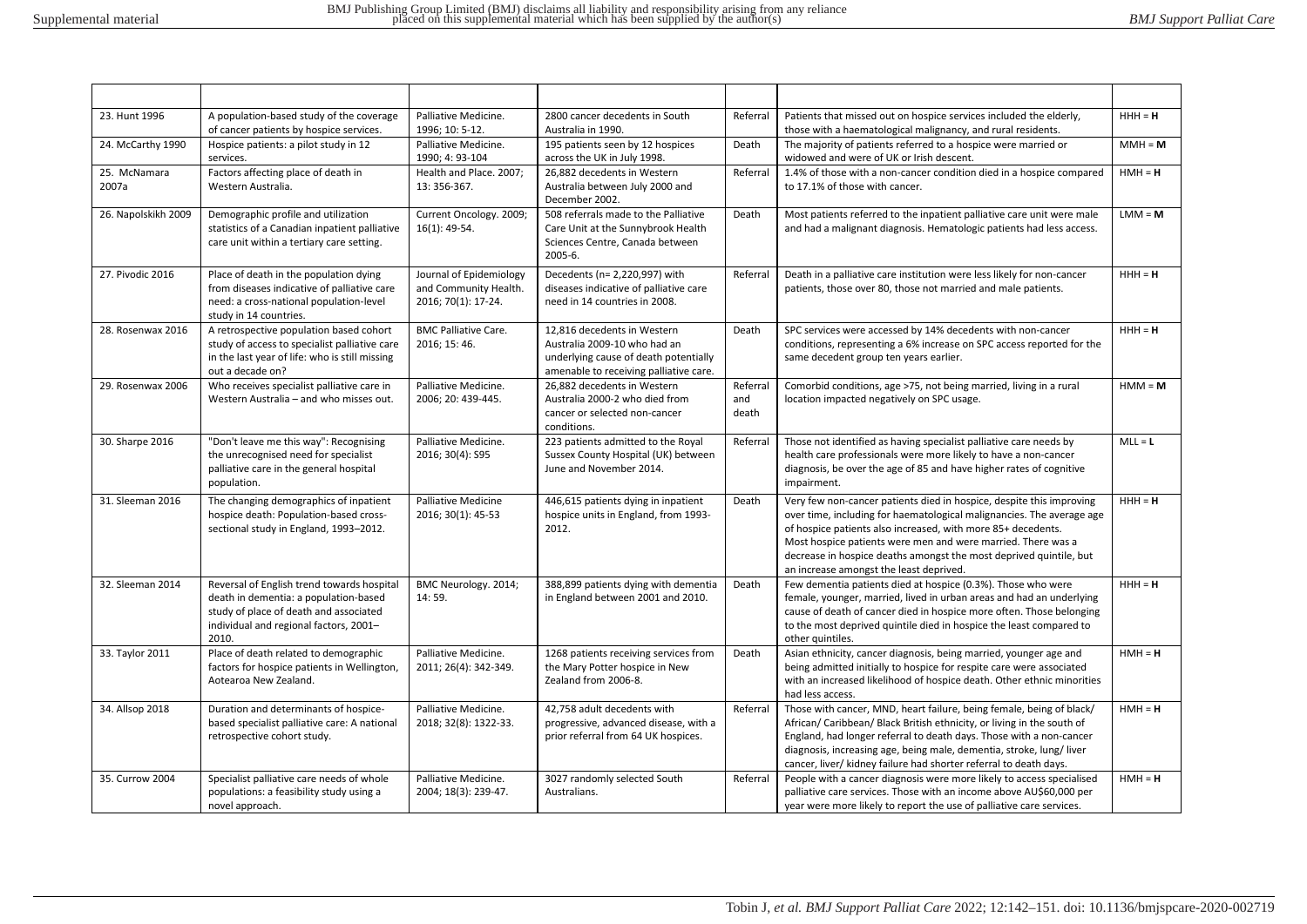|                            |                                                                                                                                                                                         |                                                                                    |                                                                                                                                                                                        |                          | Rates of access to specialist palliative care services were similar                                                                                                                                                                                                                                                                                               |           |
|----------------------------|-----------------------------------------------------------------------------------------------------------------------------------------------------------------------------------------|------------------------------------------------------------------------------------|----------------------------------------------------------------------------------------------------------------------------------------------------------------------------------------|--------------------------|-------------------------------------------------------------------------------------------------------------------------------------------------------------------------------------------------------------------------------------------------------------------------------------------------------------------------------------------------------------------|-----------|
| 36. Kelly 2018             | The dementia patient's pathway<br>through the Specialist Palliative<br>Care services Part I.                                                                                            | European Journal of<br>Palliative Care. 2018;<br>$25(1): 37-39.$                   | 409 Referrals to an SPC service during<br>2012.                                                                                                                                        | Referral                 | regardless of country of birth, educational level, or residential region.<br>42% of referrals had a non-malignant diagnosis and 58% had a<br>malignant diagnosis; 15% met the inclusion criteria of having been<br>referred with a primary diagnosis of dementia (7%) or having a co-<br>morbidity of a diagnosis of dementia (8%); 44% were aged 80-89<br>years. | $LML = L$ |
| 37. Verne 2013             | Increasing numbers of colorectal cancer<br>patients are dying at home or in care<br>homes in England over the past decade                                                               | Colorectal Disease.<br>2013; 15: 102.                                              | Mortality records for England (UK<br>collected by ONS between 2002 and<br>$2011$ (N = not known).                                                                                      | Death                    | The total number of deaths from colorectal cancer in hospices<br>remained stable between 2002 and 2011. Deaths in hospice for colon<br>and rectal cancers were younger than 65.                                                                                                                                                                                   | $LLL = L$ |
| 38. Addington-Hall<br>2000 | Which terminally ill cancer patients in the<br>United Kingdom receive care from<br>community specialist palliative care<br>nurses?                                                      | Journal of Advanced<br>Nursing. 2000; 32(4):<br>799-806                            | 2074 cancer decedents in last quarter<br>of 1990 in 20 self-selected English<br>districts.                                                                                             | Death                    | Patients who had haematological malignancies, who were aged over<br>75 or who were not married were less likely to receive specialist<br>palliative nursing care.                                                                                                                                                                                                 | $HML = M$ |
| 39. Ansell 2007            | What determines referral of UK patients<br>with haematological malignancies to<br>palliative care services? An exploratory<br>study using hospital records.                             | Palliative Medicine.<br>2007; 21: 487-492.                                         | 122 adults registered with the<br>Haematological Malignancy Research<br>Network (UK) and diagnosed with a<br>haematological malignancy between<br>September 2004 and November<br>2005. | Death<br>and<br>referral | 33 patients were referred to SPC services. Eight died in a hospice.                                                                                                                                                                                                                                                                                               | $MHM = M$ |
| 40. Auret 2003             | Australasian haematologist referral<br>patterns to palliative care: lack of<br>consensus on when and why.                                                                               | <b>Internal Medicine</b><br>Journal. 2003; 33: 566-<br>571.                        | Questionnaire of 51 delegates<br>attending the Haematology Society of<br>Australia and New Zealand Congress<br>2000.                                                                   | Referral                 | 29% of respondents had difficulties referring to SPC services.                                                                                                                                                                                                                                                                                                    | $LLH = M$ |
| 41. Gatrell 2003           | Place of death: analysis of cancer deaths<br>in part of North West England.                                                                                                             | Journal of Public Health<br>Medicine. 2003; 25(1):<br>53-55.                       | 6900 deaths within the 89 electoral<br>wards of the Morecambe Bay area<br>(UK) between 1993 and 2000.                                                                                  | Death                    | Patients with cancer of the lymphatic system were less likely to die in<br>hospice. Patients in wards close to the hospice were more likely to die<br>in a hospice.                                                                                                                                                                                               | $HMM = M$ |
| 42. Howell 2013            | Place of death in haematological<br>malignancy: variations by disease sub-<br>type and time from diagnosis to death.                                                                    | <b>BMC Palliative Care.</b><br>2013; 12: 42.                                       | 4839 patients dying of<br>haematological malignancies in the<br>UK who had been diagnosed between<br>2004 and 2010.                                                                    | Referral                 | 7.5% of patients died in a hospice and this percentage differed<br>amongst different haematological malignancies.                                                                                                                                                                                                                                                 | $HHM = H$ |
| 43. Howell 2015            | Variations in specialist palliative care<br>referrals: findings from a population-<br>based patient cohort of acute myeloid<br>leukaemia, diffuse large B-cell lymphoma<br>and myeloma. | <b>BMJ Supportive and</b><br>Palliative Care. 2015; 5:<br>496-502.                 | 323 patients dying of haematological<br>malignancies in the UK who had been<br>diagnosed between 2005 and 2008.                                                                        | Death                    | There was a difference in referral rates to SPC services between<br>different haematological malignancies.                                                                                                                                                                                                                                                        | $HHM = H$ |
| 44. Hunt 1993              | Trends in the terminal care of cancer<br>patients: South Australia, 1981-1990.                                                                                                          | <b>Australian and New</b><br>Zealand Journal of<br>Medicine. 1993; 2: 245-<br>251. | 2715 cancer decedents in South<br>Australia in 1990.                                                                                                                                   | Referral                 | The location of care for terminal cancer patients shifted from hospital<br>to hospice services from 1981-1990.                                                                                                                                                                                                                                                    | $HHH = H$ |
| 45. Hunt 1998              | Coverage of cancer patients by hospice<br>services, South Australia, 1990 to 1993.                                                                                                      | Australian and New<br>Zealand Journal of Public<br>Health. 1998; 22(1): 45-<br>48. | 2800 and 2873 patients using hospice<br>services in South Australia in 1990<br>and 1993 respectively.                                                                                  | Death                    | Similarly reports that rural residents, the elderly, and those with a<br>haematological malignancy often miss out on hospice services.                                                                                                                                                                                                                            | $HHH = H$ |
| 46. Hunt 2001              | Where patients with cancer die in South<br>Australia, 1990-1999: a population-based<br>review.                                                                                          | The Medical Journal of<br>Australia. 2001; 175(10):<br>426-9.                      | 29230 cancer decedents in South<br>Australia between 1990 and 1999.                                                                                                                    | Death                    | Patients who were most likely to die in a hospice included females,<br>those aged 70-79, and those from higher socioeconomic groups.<br>Patients who were least likely to die in a hospice included those with<br>haematological malignancies, and those with Aboriginal or Asian<br>ethnicity.                                                                   | $HHH = H$ |
| 47. Hunt 2019              | Where patients with cancer die: a<br>population-based study, 1990 to 2012.                                                                                                              | Journal of Palliative<br>Care. 2019; 34(4): 224-<br>31.                            | Registry records of 86, 257 patients<br>with cancer who died from 1990 to<br>2012.                                                                                                     | Referral                 | Cancer patients were more likely to die in hospice if they were young<br>and had a high socioeconomic status. Older patients and those with<br>lower socioeconomic status were less likely to die in hospice. Those                                                                                                                                               | $HMM = M$ |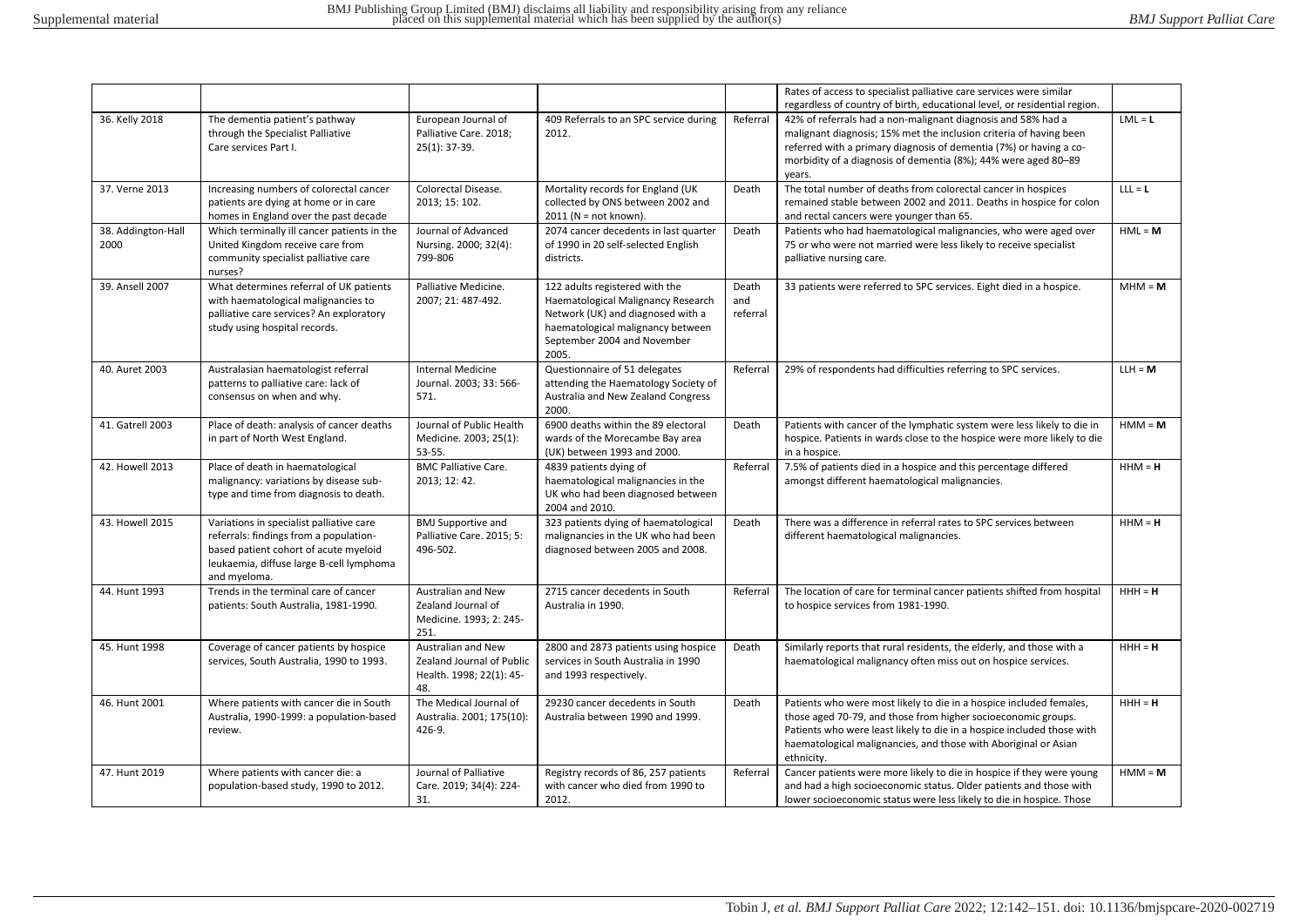|                   |                                                                                                                                                          |                                                                           |                                                                                                                                                                                                          |          | with primary cancers of breast, prostate, head and neck and<br>melanoma had lower odds of dying in hospice. Asian and Aboriginal<br>and Torres Strait Islander people were less likely than Caucasians to<br>receive in-hospice care.                                                                                |           |
|-------------------|----------------------------------------------------------------------------------------------------------------------------------------------------------|---------------------------------------------------------------------------|----------------------------------------------------------------------------------------------------------------------------------------------------------------------------------------------------------|----------|----------------------------------------------------------------------------------------------------------------------------------------------------------------------------------------------------------------------------------------------------------------------------------------------------------------------|-----------|
| 48. Johnston 1998 | Identifying potential need for cancer<br>palliation in Nova Scotia.                                                                                      | <b>Canadian Medical</b><br>Association Journal.<br>1998; 158(13): 1691-8. | All adults ( $n = 14,494$ ) who had died<br>of cancer from 1988 to 1994 in Nova<br>Scotia.                                                                                                               | Death    | Elderly patients, as well as those with a haematological malignancy,<br>were less likely to be referred to palliative care services.                                                                                                                                                                                 | $HHH = H$ |
| 49. Vidrine 2016  | Place of death in patients with<br>haematological malignancy in North-East<br>of England: Where does this happen and<br>what factors may influence this? | British Journal of<br>Haematology. 2016; 173<br>S1:33                     | Case note audit of 39 haematological<br>cancer decedents under the care of a<br>cancer centre in Newcastle-upon-<br>Tyne (UK) between March and August<br>2015.                                          | Death    | Only two patients (6.5%) with a haematological malignancy died in a<br>hospice.                                                                                                                                                                                                                                      | $LLL = L$ |
| 50. Campbell 2014 | Discrepancy between preferred and<br>actual place of death in patients with<br>acute heart failure.                                                      | European Journal of<br>Heart Failure. 2014; 16:<br>122.                   | 114 patients with acute heart failure<br>recruited between January 2013 and<br>August 2013 in Glasgow (UK).                                                                                              | Death    | 5% of patients with heart failure died in a hospice.                                                                                                                                                                                                                                                                 | $MLL = L$ |
| 51. Cheang 2015   | Current challenges in palliative care<br>provision for heart failure in the UK: a<br>survey on the perspectives of palliative<br>care professionals.     | Open Heart. 2015; 2(1):<br>e000188.                                       | Survey of 499 medical professionals<br>working in palliative care in the UK<br>between June and December 2013.                                                                                           |          | The average heart failure burden was 3% of the total palliative care<br>workload.                                                                                                                                                                                                                                    | $HHM = H$ |
| 52. French 2011   | Where do elderly patients with heart<br>failure die?                                                                                                     | Age and Ageing. 2011;<br>40: S23.                                         | 494 heart failure decedents who had<br>been referred to a heart failure<br>service at Sunderland Royal Hospital<br>(UK) between 2001 and 2007.                                                           | Death    | 0.9% of the cohort died in a hospice.                                                                                                                                                                                                                                                                                | $LLM = L$ |
| 53. Gibbs 2006    | Survey of specialist palliative care and<br>heart failure: September 2004.                                                                               | Palliative Medicine.<br>2006; 20: 603-609.                                | Survey of 233 consultants of English<br>SPC services.                                                                                                                                                    | Death    | Each service had a mean number of 0.8 patients with heart failure.                                                                                                                                                                                                                                                   | $LLL = L$ |
| 54. Horne 2004    | Removing the boundaries: palliative care<br>for patients with heart failure.                                                                             | Palliative Medicine.<br>2004; 18: 291-296.                                | Interview of 20 patients in Doncaster<br>(UK) who had a clinical diagnosis of<br>heart failure between October 2001<br>and March 2002.                                                                   | Death    | None of the patients had been referred to SPC services.                                                                                                                                                                                                                                                              | $MLL = L$ |
| 55. Chen 2017     | General Practitioner Perceptions of<br><b>Current Services for Heart Failure</b><br>Patients: A Qualitative Study.                                       | European Journal of<br>Heart Failure. 2017; 19:<br>S1.                    | Interviews with 20 GPs in Northern<br>Ireland (UK), conducted between<br>June and August 2016.                                                                                                           | Referral | GPs reported poor awareness of the role of SPC services in heart<br>failure.                                                                                                                                                                                                                                         | $LLL = L$ |
| 56. Jones 1995    | Palliative care in terminal cardiac failure.                                                                                                             | British Medical Journal.<br>1995; 310: 805                                | Survey of 10 hospices in North-East<br>London and Essex (UK).                                                                                                                                            | Referral | Four of the surveyed hospices would consider admitting patients with<br>a primary diagnosis of end stage cardiac failure, only two of these had<br>admitted patients with this condition in the past year. However, this<br>was matched by few requests for palliative care beds for patients with<br>heart failure. | $LMM = M$ |
| 57. Kaul 2016     | Home, hospital or hospice? Trends and<br>predictors of location of death among<br>patients with heart failure and acute<br>coronary syndromes.           | European Heart Journal.<br>2016; 37 S1: 532.                              | All patients discharged alive from<br>hospitalisation with a primary<br>diagnosis of HF (n=31,274) or ACS<br>(n=54,886) in Alberta Canada<br>between April 2002 and March 2014.                          | Death    | Less than 2% of patients with HF or ACS died in a hospice, and these<br>rates have not changed over time.                                                                                                                                                                                                            | $LLM = L$ |
| 58. McKinley 2004 | Care of people dying with malignant and<br>cardiorespiratory disease in general<br>practice.                                                             | British Journal of<br>General Practice. 2004;<br>54(509): 909-913.        | 154 decedents with malignant or<br>cardiorespiratory disease from two<br>Leicestershire (UK) general practices<br>between August 2000 and July 2002.                                                     | Death    | 18% of the cancer decedents died in a hospice compared to 0% of<br>those with cardiorespiratory disease.                                                                                                                                                                                                             | $HML = M$ |
| 59. Murray 2002   | Dying of lung cancer or cardiac failure:<br>prospective qualitative interview study of<br>patients and their carers in the<br>community.                 | British Medical Journal.<br>2002; 325(7370): 929.                         | Interview and focus groups of 20<br>outpatients with inoperable lung<br>cancer and 20 patients with advanced<br>cardiac failure and their main<br>informal and professional carers in<br>Edinburgh (UK). | Referral | Specialist palliative care and hospice referral was more likely for lung<br>cancer patients than heart failure patients.                                                                                                                                                                                             | $MMH = M$ |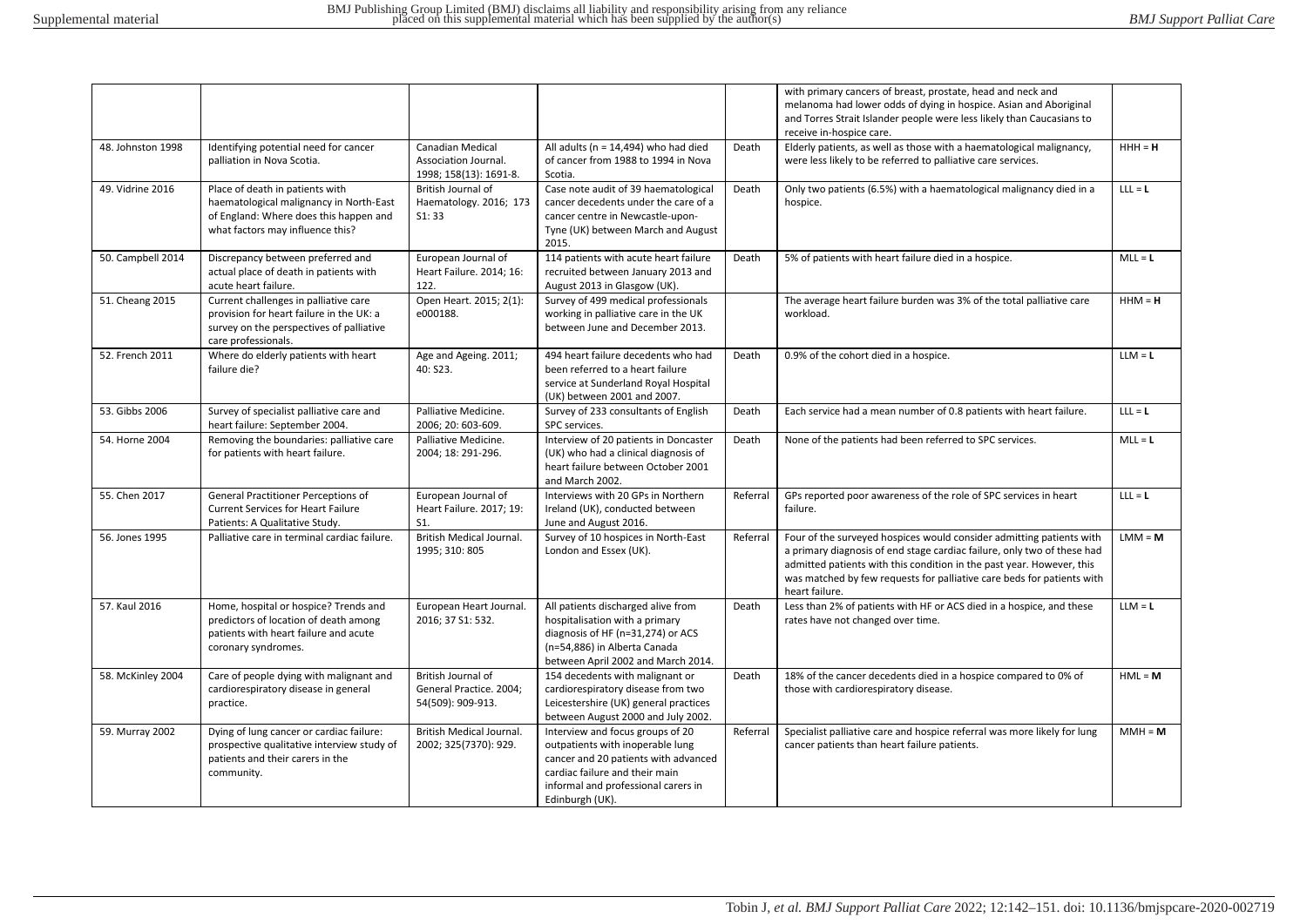| 60. Thorns 2001    | Management of severe heart failure by<br>specialist palliative care.                                                                                                                   | Heart. 2001; 85: 93                                                  | 9920 patients referred to St<br>Christopher's Hospice, London (UK)<br>between 1994 and 1999 for heart<br>failure.                                                                         | Referral | 19 patients were referred to the hospice with heart failure.                                                                                                                                                                        | $HHH = H$ |
|--------------------|----------------------------------------------------------------------------------------------------------------------------------------------------------------------------------------|----------------------------------------------------------------------|-------------------------------------------------------------------------------------------------------------------------------------------------------------------------------------------|----------|-------------------------------------------------------------------------------------------------------------------------------------------------------------------------------------------------------------------------------------|-----------|
| 61. Woolcock 2014  | The role of Specialist Palliative Care<br>Services in the Management of patients<br>with pulmonary arterial hypertension; a<br>review of current practice.                             | Thorax. 2014: 69: A144                                               | 31 UK patients with pulmonary<br>arterial hypertension who died<br>between June 2013 and June 2014.                                                                                       | Death    | Only four patients received palliative care input in the community.<br>Only 11 (35%) had documented evidence of specialist palliative care<br>involvement.                                                                          | $LLL = L$ |
| 62. Addy 2014      | Improving care for adults with end stage<br>cystic fibrosis at Bristol Adult CF Centre<br>(BACFC).                                                                                     | Journal of Cystic<br>Fibrosis. 2014; 13: S10                         | 17 CF decedents at the Bristol (UK)<br>Adult Cystic Fibrosis Centre between<br>2007 and 2013.                                                                                             | Death    | Only one patient with CF died in a hospice.                                                                                                                                                                                         | $LLL = L$ |
| 63. Cohen 2017     | Differences in place of death between<br>lung cancer and COPD patients: a 14-<br>country study using death certificate data.                                                           | <b>Primary Care Respiratory</b><br>Medicine. 2017; 27(1):<br>14.     | 561,151 decedents across 14<br>countries in 2008.                                                                                                                                         | Referral | In England, Wales and New Zealand, COPD decedents had a<br>significantly lower chance of dying in a palliative care institution than<br>lung cancer decedents.                                                                      | $HLM = M$ |
| 64. Edmonds 2001   | A comparison of the palliative care needs<br>of patients dying from chronic respiratory<br>diseases and lung cancer.                                                                   | Palliative Medicine.<br>2001; 16: 287-295.                           | Interview of the bereaved relatives of<br>449 lung cancer and 87 chronic lung<br>disease decedents in England.                                                                            | Death    | Patients with lung cancer were more likely to receive hospice care<br>than those with chronic lung disease                                                                                                                          | $HMH = H$ |
| 65. Elkington 2005 | The healthcare needs of chronic<br>obstructive pulmonary disease patients in<br>the last year of life.                                                                                 | Palliative Medicine.<br>2005; 19: 485-491.                           | Questionnaire of bereaved<br>informants of 209 chronic obstructive<br>pulmonary disease decedents in<br>London (UK).                                                                      | Referral | Only one chronic obstructive pulmonary disease patient died in a<br>hospice.                                                                                                                                                        | $MLL = L$ |
| 66. Gore 2000      | How well do we care for patients with end<br>stage chronic obstructive pulmonary<br>disease (COPD)? A comparison of<br>palliative care and quality of life in COPD<br>and lung cancer. | Thorax. 2000; 55: 1000-<br>1006.                                     | Questionnaire of R+C patients with<br>COPD and 50 patients with NSCLC in<br>Hull (UK).                                                                                                    | Death    | 30% of patients with non-small cell lung cancer received help from a<br>Marie Curie nurse, Macmillan nurse or hospice centre. In contrast,<br>none of the patients with COPD received, or were offered access to<br>these services. | $HHH = H$ |
| 67. Hayle 2010     | Palliative care for patients with COPD: the<br>impact of collaborative working in Salford.                                                                                             | Palliative Medicine.<br>2010; 24: 202-252.                           | Two retrospective case-note reviews<br>of patients with COPD referred to<br>specialist palliative care services in<br>Salford (UK) in 2006-7 and 2007-8.                                  | Referral | Referrals to palliative care for COPD patients increased from 12% to<br>38% within the period studied.                                                                                                                              | $MLM = M$ |
| 68. Higginson 2017 | Which patients with advanced respiratory<br>disease die in hospital? A 14-year<br>population-based study of trends and<br>associated factors.                                          | BMC Medicine. 2017;<br>15:19.                                        | All deaths ( $n = 380,232$ ) in England<br>between 2001 and 2014 inclusive<br>with COPD or IPD as a cause of death.                                                                       | Death    | Deaths within hospices accounted for just 0.9% of chronic obstructive<br>pulmonary disease and 2.9% of interstitial pulmonary diseases cases.                                                                                       | $HMM = M$ |
| 69. McVeigh 2016   | The provision of generalist and specialist<br>palliative care for patients with non-<br>malignant respiratory disease in the North<br>and Republic of Ireland: a qualitative<br>study. | <b>BMC Palliative Care.</b><br>2016; 17: 6.                          | Interview and focus groups involving<br>17 bereaved carers and 18 healthcare<br>providers for non-malignant<br>respiratory disease patients in the<br>North and Republic of Ireland (UK). | Death    | Specialist palliative care was offered to a minority of these patients<br>and only at the end of life.                                                                                                                              | $MLL = L$ |
| 70. Partridge 2009 | Palliative Care Services for those with<br>chronic lung disease.                                                                                                                       | <b>Chronic Respiratory</b><br>Disease. 2009; 6: 13-17.               | Survey of 107 respiratory physicians<br>working in 104 major hospitals in the<br>UK.                                                                                                      | Death    | 81% of respondents felt that there were gaps in current SPC services<br>in their locality for patients with severe chronic non-malignant lung<br>disease.                                                                           | $MMH = M$ |
| 71. Smallwood 2016 | Palliation of patients with chronic<br>obstructive pulmonary disease at the end<br>of life.                                                                                            | Respirology. 2006; 21<br>S2: p143.                                   | Medical record audit of 113 patients<br>who died from COPD at The Royal<br>Melbourne Hospital, Australia<br>between 2004 and 2013.                                                        | Death    | Only 11 (16.7%) patients with COPD received specialist palliative care<br>prior to terminal admission.                                                                                                                              | $LLL = L$ |
| 72. Gunda 2005     | National Survey of Palliative Care in End<br>Stage Renal Disease in the UK.                                                                                                            | <b>Nephrology Dialysis</b><br>Transplantation. 2005;<br>20: 392-395. | Questionnaire of representatives<br>from 69 UK Renal units.                                                                                                                               | Referral | Local hospices were 'usually' or 'always' involved with 20% of Renal<br>Units.                                                                                                                                                      | $MLL = L$ |
| 73. Hobson 2011    | National Survey of the Current Provision<br>of Specialist Palliative Care Services for<br>Patients with End Stage Renal Disease.                                                       | Nephrology Dialysis<br>Transplantation. 2011;<br>26: 1275-1281.      | Questionnaire of 318 lead clinicians in<br>UK adult hospital, hospice and                                                                                                                 | Referral | Most specialist palliative care respondents believed that SPC has a<br>role in providing care for end-stage renal disease patients.                                                                                                 | $MMH = M$ |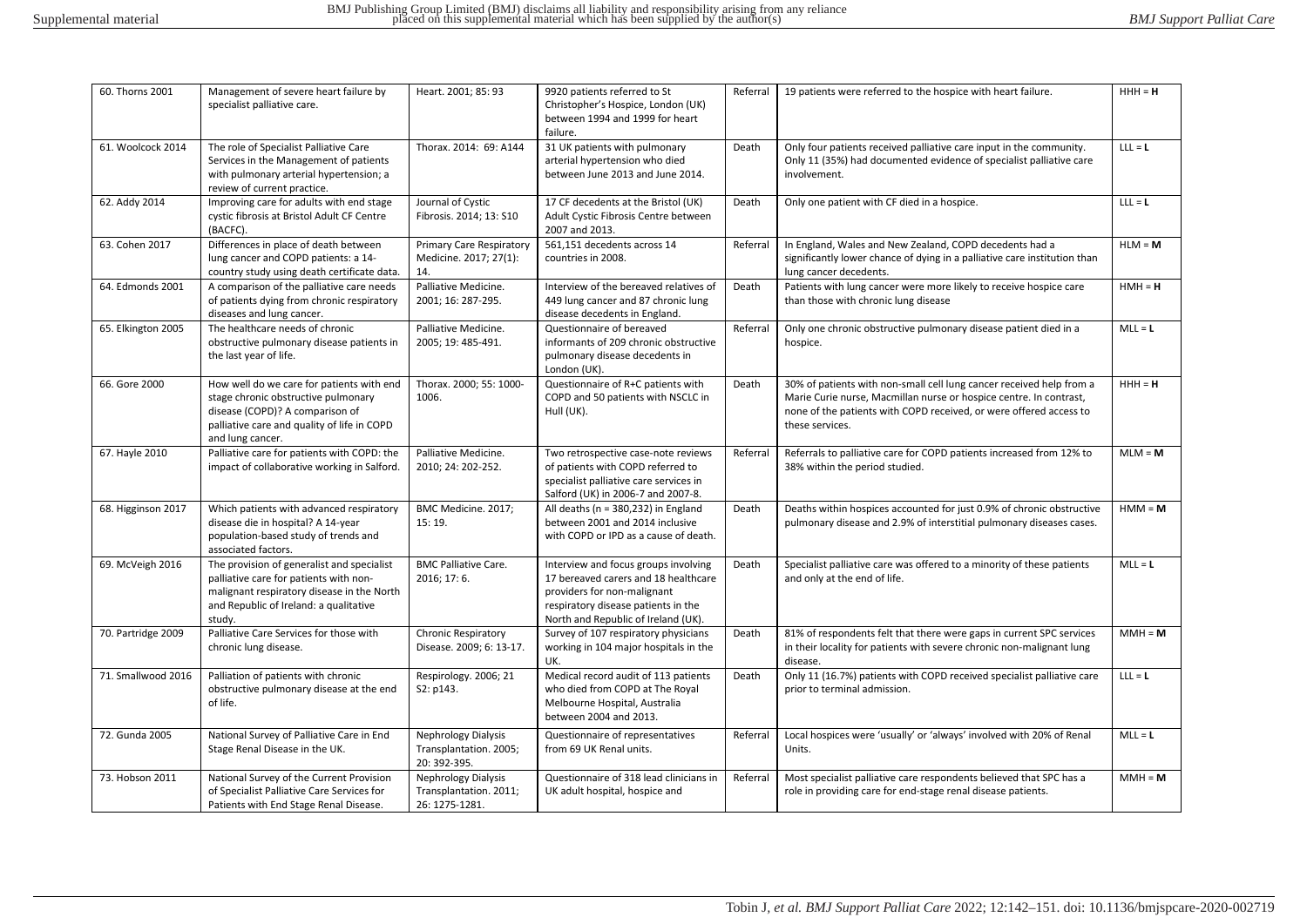|                     |                                                                                                                                                                                                                 |                                                                                           | community SPC services. The survey                                                                                                                                                                         |          |                                                                                                                                                                                                                                         |           |
|---------------------|-----------------------------------------------------------------------------------------------------------------------------------------------------------------------------------------------------------------|-------------------------------------------------------------------------------------------|------------------------------------------------------------------------------------------------------------------------------------------------------------------------------------------------------------|----------|-----------------------------------------------------------------------------------------------------------------------------------------------------------------------------------------------------------------------------------------|-----------|
| 74. Hussain 2013    | Comparison of survival analysis and<br>palliative care involvement in patients<br>aged over 70 years choosing conservative<br>management or renal replacement<br>therapy in advanced chronic kidney<br>disease. | Palliative Medicine.<br>2013; 27(9): 829-839                                              | was conducted in 2008.<br>441 patients located within West<br>Yorkshire (UK) who were referred for<br>pre-dialysis care.                                                                                   | Death    | Patients in the conservative management group had greater access to<br>specialist palliative care services compared to those who underwent<br>renal replacement therapy.                                                                | $MH = H$  |
| 75. Lovell 2017     | Understanding patterns and factors<br>associated with place of death in<br>patients with end-stage kidney disease:<br>A retrospective cohort study.                                                             | Palliative Medicine.<br>2017; 31(3): 283-288.                                             | Patients (n =321) with chronic kidney<br>disease stage 4-5 aged 75 and above<br>known to one UK renal team between<br>2006-2012.                                                                           | Death    | Place of death varied according to management pathway: patients<br>who had conservative management were much less likely to die in a<br>hospice than those receiving renal replacement therapy.                                         | $HM = M$  |
| 76. Okamoto 2015    | Conservative Care for ESRD in the United<br>Kingdom: A National Survey.                                                                                                                                         | Clinical Journal of the<br>American Society of<br>Nephrology. 2015; 10(1):<br>120-126.    | Survey of health care professionals<br>from 67 of the UK's Renal units, in<br>March 2013.                                                                                                                  | Death    | All units worked with specialist palliative care services to care for<br>chronic kidney disease patients.                                                                                                                               | $MH = H$  |
| 77. Morton 2016     | Conservative Management and End-of -<br>Life Care in an Australian Cohort with<br>ESRD.                                                                                                                         | Clinical Journal of the<br>American Society of<br>Nephrology. 2016;<br>11(12): 2195-2203. | 721 patients commencing renal<br>replacement therapy in 66 Australian<br>Renal Units in 2009.                                                                                                              | Death    | Patients on renal replacement therapy were less likely to die in a<br>hospice than patients managed conservatively.                                                                                                                     | $HHM = H$ |
| 78. Bablitz 2016    | High CAGE score and late referral pattern<br>typify end-stage liver failure patients<br>referred to a regional palliative care<br>program.                                                                      | Journal of Pain and<br>Symptom Management.<br>2016; 52(6): e111.                          | 265 decedents with cirrhosis<br>evaluated for liver transplantation at<br>the University of Alberta Hospital<br>(Canada) between January 2000 and<br>December 2013.                                        | Referral | 22% patients were referred to regional SPC services.                                                                                                                                                                                    | $LML = L$ |
| 79. Low 2016        | Palliative Care for Cirrhosis: a UK survey of<br>health professionals' perceptions, current<br>practice and future needs.                                                                                       | Frontline<br>Gastroenterology. 2016;<br>$7:4-9.$                                          | Questionnaire of 517 UK health care<br>professionals working in hepatology<br>teams, specialist palliative care and<br>general practitioners with an interest<br>in gastroenterology.                      | Death    | Patients with cirrhosis made up 1% of the specialist palliative care<br>workload. Referrals made by hepatology professionals to specialist<br>palliative care were low.                                                                 | $MM = M$  |
| 80. Low 2017        | Advanced chronic liver disease in the last<br>year of life: a mixed methods study to<br>understand how care in a specialist liver<br>unit could be improved.                                                    | BMJ Open. 2017; 7(8):<br>e016887.                                                         | Interview and focus group of 30<br>patients with liver cirrhosis who<br>attended a tertiary referral liver<br>transplant centre in North London<br>(UK) and died between April 2010<br>and September 2011. | Death    | Only 7% of the patients died in a hospice.                                                                                                                                                                                              | $HLL = L$ |
| 81. Poonja 2014     | Patients with cirrhosis and denied liver<br>transplants rarely receive adequate<br>palliative care or appropriate<br>management.                                                                                | Clinical<br>Gastroenterology and<br>Hepatology. 2014; 12:<br>692-698.                     | 102 patients with cirrhosis in<br>Edmonton, Canada who were<br>delisted or declined liver transplant<br>from January 2005 to December<br>2010.                                                             | Referral | Only 11 patients were referred for palliative care, and four died in a<br>hospice, despite a large need for palliative care services.                                                                                                   | $MM = M$  |
| 82. Crowther 2013   | Palliative care for dementia - time to<br>think again?                                                                                                                                                          | QJM: An international<br>Journal of Medicine.<br>2013; 106(6): 491-494.                   | Interview of 40 bereaved people who<br>had cared for a patient with dementia<br>in the UK between 2008 and 2011.                                                                                           | Death    | There were only four referrals to SPC and end of life services.                                                                                                                                                                         | $MLM = M$ |
| 83. Houttekier 2010 | Place of death of older persons with<br>dementia. A study in five European<br>countries.                                                                                                                        | Journal of American<br>Geriatric Society. 2010;<br>58(4): 751.                            | 30,281 dementia patients across five<br>European countries (England, Wales,<br>Scotland, Belgium the Netherlands) in<br>2003.                                                                              | Referral | Patients with dementia were referred to SPC less frequently, and<br>often late in the course of the disease, explaining why so few died in a<br>hospice.                                                                                | $HML = M$ |
| 84. Zheng 2013      | How good is primary care at identifying<br>patients who need palliative care? A<br>mixed methods study.                                                                                                         | European Journal of<br>Palliative Care. 2013;<br>20(5): 216-222.                          | Case note review of nine Scottish<br>(UK) GP practices over a 12 month<br>period, comprising the notes of 684<br>patients.                                                                                 | Referral | Palliative care was often initiated too late, and perceived as being<br>appropriate only for patients who appeared to be reaching a terminal<br>decline. Dementia patients had difficulties in accessing specialist<br>palliative care. | $HHH = H$ |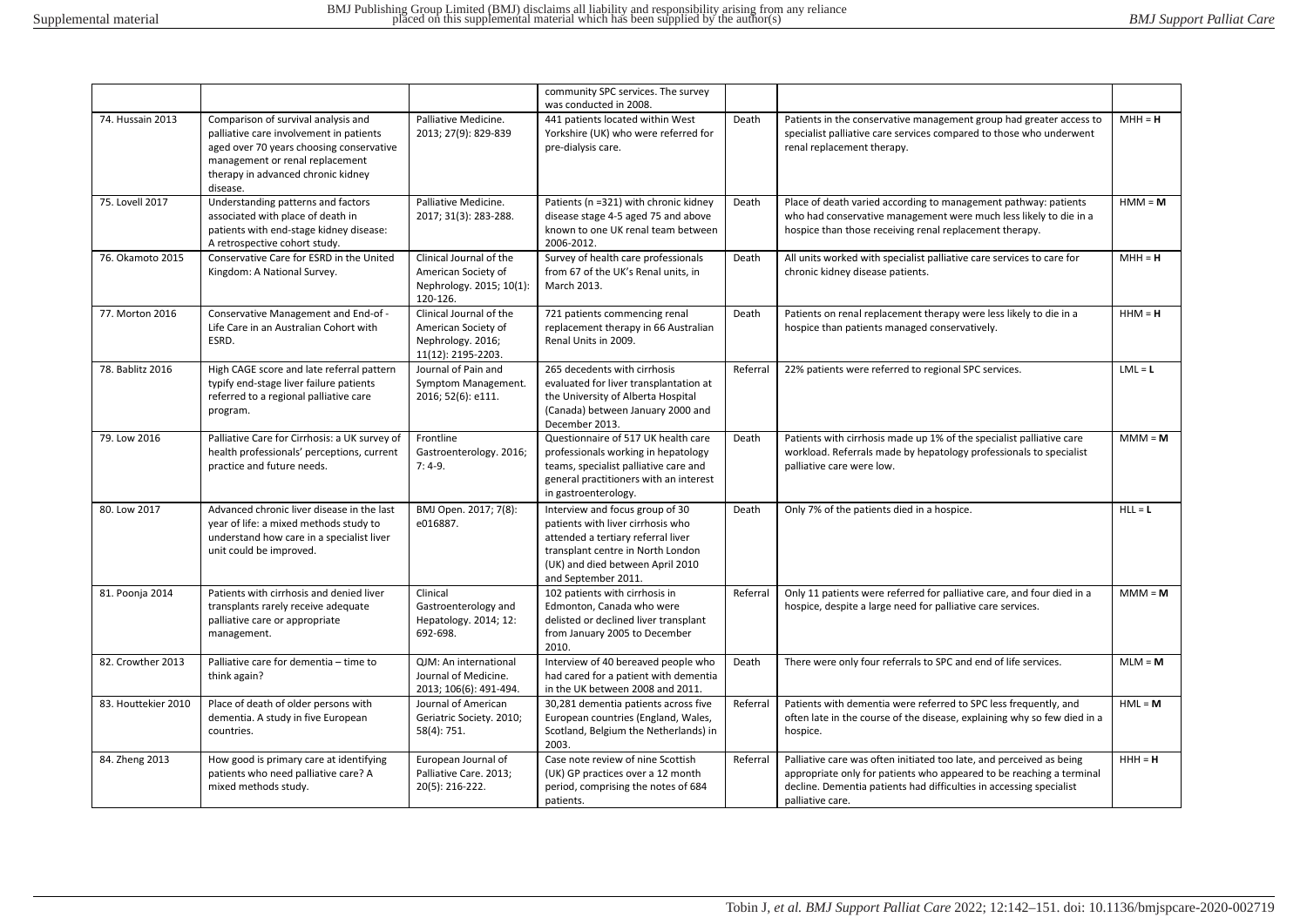| 85. Chaudri 2003           | Patterns of mortality in patients with<br>motor neurone disease.                                                                                                  | Acta Neurologica<br>Scandinavica. 2003; 107:                                | 179 decedents with motor neurone<br>disease seen by a motor neuron                                                                                                                                        | Referral | 25 motor neurone patients were referred to hospice care. Within this<br>population, more females died in hospice compared to males.                                                                                                                                                | $MM = M$  |
|----------------------------|-------------------------------------------------------------------------------------------------------------------------------------------------------------------|-----------------------------------------------------------------------------|-----------------------------------------------------------------------------------------------------------------------------------------------------------------------------------------------------------|----------|------------------------------------------------------------------------------------------------------------------------------------------------------------------------------------------------------------------------------------------------------------------------------------|-----------|
|                            |                                                                                                                                                                   | $50 - 53.$                                                                  | disease clinic in Nottingham (UK)<br>between 1990 and 2000.                                                                                                                                               |          |                                                                                                                                                                                                                                                                                    |           |
| 86. O'Brien 1992           | Motor Neurone Disease: a Hospice<br>Perspective.                                                                                                                  | British Medical Journal.<br>1992; 204(6825): 471-3.                         | 124 patients with motor neurone<br>disease cared for by St Christopher's<br>Hospice (UK) between January 1980<br>and November 1990.                                                                       | Referral | In a 10 year period, only 124 patients with motor neurone disease<br>were cared for at the hospice.                                                                                                                                                                                | $MMM = M$ |
| 87. Sleeman 2013           | Place of death, and its relation with<br>underlying cause of death, in Parkinson's<br>disease, motor neurone and multiple<br>sclerosis: A population-based study. | Palliative Medicine.<br>2013; 27(9): 840-846.                               | All deaths (n=125,242) in England<br>(UK) with a contribution from<br>Parkinson's Disease (PD), Multiple<br>Sclerosis (MS) or Motor Neurone<br>Disease (MND) between 1993-2010.                           | Referral | Hospice deaths were extremely uncommon in PD and MS (0.6% and<br>2.5%) but more common in MND (11.2%).                                                                                                                                                                             | $HHM = H$ |
| 88. Martin 2016            | Progressive Dwindling in Multiple<br>Sclerosis: An Opportunity to Improve<br>Care.                                                                                | PLoS One. 2016; 11(7):<br>e0159210.                                         | 582 patients with multiple sclerosis<br>(MS) who died between 1998 and<br>2015 and had been registered with<br>the UK MS Tissue Bank.                                                                     | Death    | 4.6% of patients died in a hospice. Those who died an MS-related<br>death were far less likely to die in a hospice than those who died a<br>non-MS related death.                                                                                                                  | $HHM = H$ |
| 89. Chochinov 2012         | Comparative health care use patterns of<br>people with schizophrenia near the end of<br>life: a population-based study in<br>Manitoba, Canada.                    | Schizophrenia Research.<br>2012; 141: 241-246.                              | A matched cohort study of 3943<br>decedents with schizophrenia and<br>11827 decedents without<br>schizophrenia who died between<br>1995 and 2008 in Manitoba (Canada).                                    |          | Decedents without schizophrenia were less likely to be using SPC<br>services than those without schizophrenia.                                                                                                                                                                     | $MLM = M$ |
| 90. Butler 2018            | Access to specialist palliative care services<br>by people with severe and persistent<br>mental illness: A retrospective cohort<br>study.                         | International Journal of<br>Mental Health Nursing.<br>2018; 27(2): 737-746. | 147 individuals with serious and<br>persistent mental illness were<br>compared with the general<br>population (n = 3956) in the Capital<br>and Coast District Health Board (New<br>Zealand) in 2008-2014. | Referral | People with serious and persistent mental illness were 3.51 times less<br>likely to access SPC services than the general population.                                                                                                                                               | $HHH = H$ |
| 91. Addington-Hall<br>1998 | Which terminally ill cancer patients<br>receive hospice in-patient care?                                                                                          | Social Science and<br>Medicine. 1998; 46(8):<br>1011-1016.                  | 2074 cancer decedents in the last<br>quarter of 1990 in 20 self-selected<br>English districts.                                                                                                            | Death    | Factors associated with increased likelihood of hospice inpatient care<br>included being aged under 75 and having specific symptoms (pain in<br>the last year of life or constipation).                                                                                            | $HHH = H$ |
| 92. Burge 2002             | Population-based trends in referral of the<br>elderly to a comprehensive palliative care<br>program.                                                              | Palliative Medicine.<br>2002; 16: 255-256.                                  | 4376 cancer decedents in the Halifax<br>Regional Municipality (Canada)<br>between 1992 and 1997.                                                                                                          | Referral | Patients aged over 65 were much less likely to be referred to SPC<br>services compared to those under 65.                                                                                                                                                                          | $HMM = M$ |
| 93. Burge 2008             | A Population-based Study of Age<br>Inequalities in Access to Palliative Care<br>Among Cancer Patients.                                                            | Medical Care. 2008;<br>46(12): 1203-1211.                                   | 7511 cancer decedents in Nova Scotia<br>(Canada) between January 1998 and<br>December 2003.                                                                                                               | Referral | Registration with a palliative care program was more likely amongst<br>those with cancer, those <65 years old, women, and those living in<br>upper income neighbourhoods. Patients in Francophone communities<br>were less likely to be registered with a palliative care program. | $HHH = H$ |
| 94. Burt 2010a             | Deprivation Scores and Access to<br><b>Specialist Palliative Care</b><br>Services in Cancer Patients in Dundee.                                                   | Palliative Medicine.<br>2010; 24: S172.                                     | Audit of 108 patients in Dundee (UK)<br>dying from cancer over the last three<br>months of 2006.                                                                                                          | Referral | Social deprivation did not affect access to SPC services. Younger<br>patients were more likely to access services.                                                                                                                                                                 | $LLL = L$ |
| 95. Cartwright 1993        | Dying when you're old.                                                                                                                                            | Age and Ageing. 1993;<br>22(6): 425-430.                                    | Interview of 639 decedents in 10<br>areas of England in 1987.                                                                                                                                             | Death    | Increasing age was associated with a decreased likelihood of hospice<br>death.                                                                                                                                                                                                     | $HMM = M$ |
| 96. Davies 2006            | How is place of death from cancer<br>changing and what affects it? Analysis of<br>cancer registration and service data.                                           | British Journal of Cancer.<br>2006; 95(5): 593-600.                         | 216,404 cancer decedents in South-<br>East England between 1985 and<br>2002.                                                                                                                              | Referral | Hospice death was more likely for specific cancer diagnoses, and<br>those aged <75.                                                                                                                                                                                                | $HHH = H$ |
| 97. Evans 2014             | Place and Cause of Death in Centenarians:<br>A Population-Based Observational Study<br>in England, 2001 to 2010.                                                  | PLoS Medicine. 2014;<br>11(6): e1001653.                                    | 35,867 decedents aged ≥100 years in<br>England who died between 2001 and<br>2010.                                                                                                                         | Referral | 0.2% of centenarians died in a hospice.                                                                                                                                                                                                                                            | $HMM = M$ |
| 98. Fleming 2010           | Place of death for the 'oldest old': ≥85-<br>year-olds in the CC75C population-based<br>cohort.                                                                   | British Journal of<br>General Practice. 2010;<br>60(573): e171-e179.        | 320 decedents aged ≥85 years in<br>Cambridgeshire (UK) 1985-2007.                                                                                                                                         | Death    | 2% of this cohort died in a hospice.                                                                                                                                                                                                                                               | $HHM = H$ |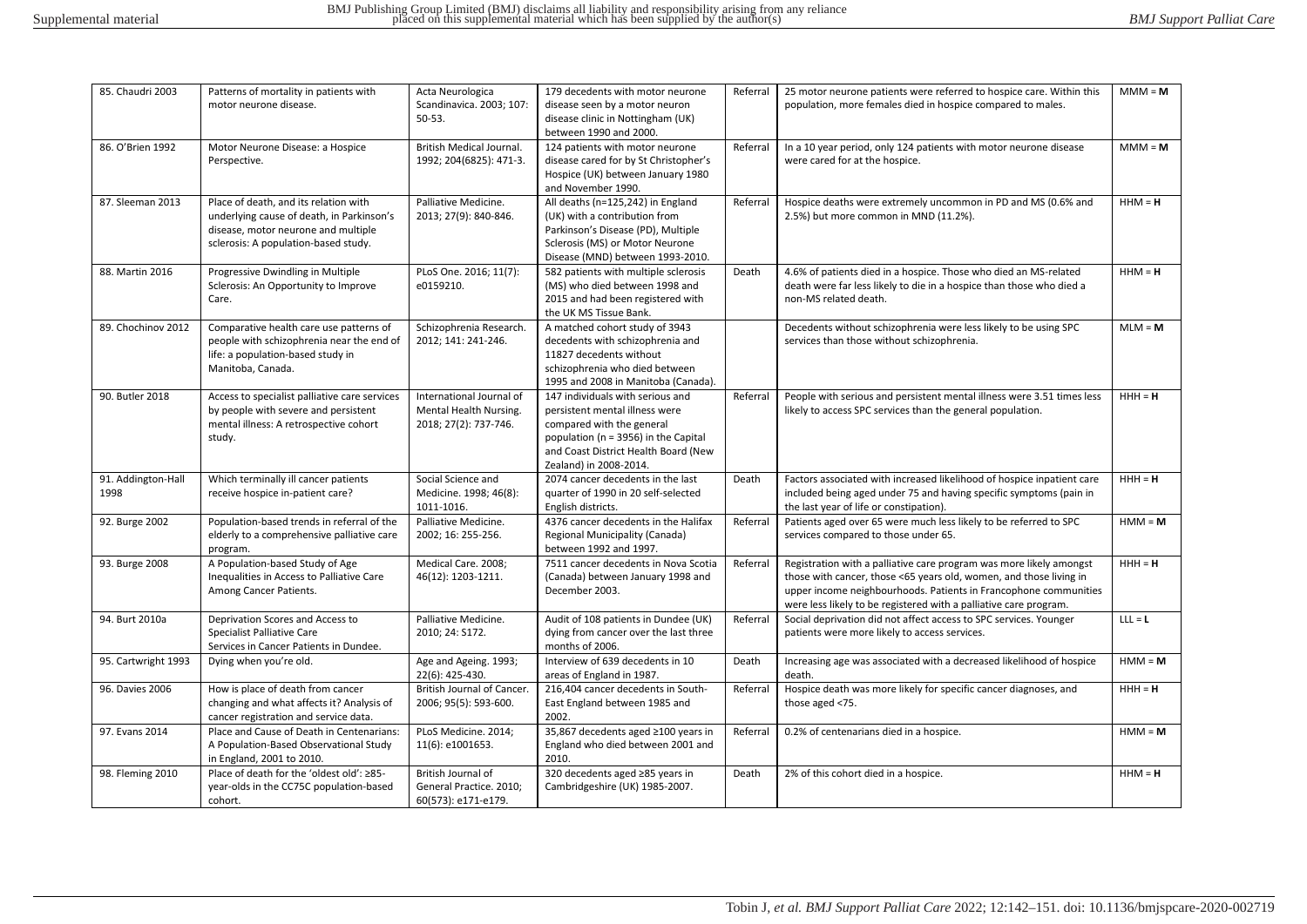| 99. Gray 1997          | Factors associated with utilisation of                                                                                                        | Journal of Public Health                                                                 | 521 patients who had died in a                                                                                                                                                                                                                                   | Referral | There was no variation in specialist palliative care provision according                                                                                                                                                              | $HMH = H$ |
|------------------------|-----------------------------------------------------------------------------------------------------------------------------------------------|------------------------------------------------------------------------------------------|------------------------------------------------------------------------------------------------------------------------------------------------------------------------------------------------------------------------------------------------------------------|----------|---------------------------------------------------------------------------------------------------------------------------------------------------------------------------------------------------------------------------------------|-----------|
|                        | specialist palliative care services: a<br>population based study.                                                                             | Medicine. 1997; 19(4):<br>464-469.                                                       | Northern England Health District in<br>1991.                                                                                                                                                                                                                     |          | to gender, location, socioeconomic status or cancer site. Those who<br>received specialist palliative care were younger compared to those<br>who did not.                                                                             |           |
| 100. Kessler 2005      | Social class and access to specialist<br>palliative care services.                                                                            | Palliative Medicine.<br>2005; 19: 105-110.                                               | Survey and interview of 960 cancer<br>decedents and 18 carers of these<br>patients in Bristol (UK) between<br>September 1999 and November<br>2002.                                                                                                               | Death    | Those from a lower social class were less likely to die in a hospice.                                                                                                                                                                 | $HHH = H$ |
| 101. Lock 2005         | Patterns and predictors of place of cancer<br>death for the oldest old.                                                                       | <b>BMC Palliative Care.</b><br>2005; 4: 6.                                               | All cancer deaths (n =314,462) in<br>England and Wales in those aged 75<br>and upwards between 1995 and<br>1999.                                                                                                                                                 | Death    | The proportion of people who died in a hospice increased between<br>1995 and 1999. There were marked differences between the 'younger<br>old' and the 'oldest old', with the 'oldest old' less likely to die in a<br>hospice.         | $HHM = H$ |
| 102. McNamara<br>2007b | Specialist palliative care use for people<br>dying of cancer in Western Australia.                                                            | Cancer Forum. 2007;<br>$21(1): 18-22.$                                                   | 8007 decedents in Western Australia<br>between July 2000 and December<br>2002.                                                                                                                                                                                   | Death    | Patients who were single or widowed; those aged over 85 years old;<br>and those living in a region other than a major city were significantly<br>less likely to receive specialist palliative care services.                          | $HHH = H$ |
| 103. O'Dowd 2016       | Place of Death in Patients with Lung<br>Cancer: A Retrospective Cohort Study<br>from 2004-2013.                                               | PLoS One. 2016; 11(8):<br>e0161399.                                                      | 143,627 patients registered with the<br>National (UK) Lung Cancer Audit<br>between January 2004 and December<br>2011.                                                                                                                                            | Referral | There was a small increase in patients dying within hospice beds.<br>Factors associated with hospice death included younger age and<br>higher Townsend quintile. There were regional inequalities in hospice<br>provision.            | $HHM = H$ |
| 104. Ziegler 2018      | Age Variation in the Care from Diagnosis<br>to Death for Cancer Patients: A<br>Retrospective Longitudinal Study in a UK<br>Cancer Population. | Palliative Medicine.<br>2018; 32 S1: 3-330.                                              | Retrospective cohort study linking<br>cancer registry and secondary care<br>data for 13,499 adult cancer patients<br>who died between January 2005 and<br>December 2011.                                                                                         | Referral | Compared with adult patients under 60 years, patients aged 80 years<br>and over were less likely to die in a hospice, but more likely to die in a<br>care home.                                                                       | $MM = M$  |
| 105. Verne 2018a       | What Does National Mortality Data Tell Us<br>about Where Head and Neck Cancer<br>Patients Die and What Influences This?                       | Palliative Medicine.<br>2018; 32 S1: 3-330.                                              | Office for National Statistics (ONS)<br>Mortality Dataset.                                                                                                                                                                                                       | Referral | Younger patients more likely to die at home (28%) or in hospice (<65<br>years 25%), and older in care homes.                                                                                                                          | $MHL = M$ |
| 106. Kamisetty 2015    | Where do patients treated for oral cancer<br>die? A 20-year old cohort study 1992-<br>2011.                                                   | <b>British Journal of Oral</b><br>and Maxillofacial<br>Surgery. 2015; 53: 1015-<br>1020. | 1290 patients treated for primary<br>squamous cell carcinomas at the<br>Maxillofacial Unit in Liverpool (UK)<br>between 1992 and 2011.                                                                                                                           | Referral | Patients treated for oral cancer were more likely to die at a hospice in<br>2011 than in the past. Those who were 85+ and those without cancer<br>as underlying cause of death died in hospice less.                                  | $HMM = M$ |
| 107. Burt 2010b        | Equity of use of specialist palliative care<br>by age: cross-sectional study of lung<br>cancer patients.                                      | Palliative Medicine.<br>2010; 24(6): 641-650.                                            | Questionnaire involving 252 patients<br>with either non-small cell lung cancer<br>or small cell lung cancer, and 137<br>carers attending chest or oncology<br>outpatient clinics at four NHS trusts in<br>south London (UK) between June<br>2006 and April 2007. | Referral | 39% of participants had confirmed use of SPC. Age, gender,<br>deprivation, living alone, current or most recent line of treatment,<br>number of co-morbidities and carer stress were not associated with<br>receipt of such services. | $MM = M$  |
| 108. Kamisetty 2011    | Place of death of oral and oropharyngeal<br>squamous cell carcinoma (OOSCC)<br>patients 1992-2009: who dies at home?                          | <b>British Journal of Oral</b><br>and Maxillofacial<br>Surgery. 2011; 49 S1: 9.          | 1392 newly diagnosed patients with<br>OOSCC presenting to the Maxillofacial<br>Unit in Liverpool (UK) between 1992<br>and 2009.                                                                                                                                  | Referral | 78 out of 541 deaths took place in a hospice.                                                                                                                                                                                         | $MLM = M$ |
| 109. Bradshaw 1993     | Characteristics of clients referred to<br>home, hospice and hospital palliative care<br>services in Western Australia.                        | Palliative Medicine.<br>1993; 7: 101-107.                                                | 60 records of patients who had died<br>in a six-month period in three SPC<br>settings - hospice care service,<br>cottage hospice and a palliative care<br>unit within a general hospital in Perth<br>(Australia).                                                | Death    | Older age, female gender and not having a primary caregiver were<br>associated with a reduced likelihood of receiving care from hospice<br>services.                                                                                  | $MM = M$  |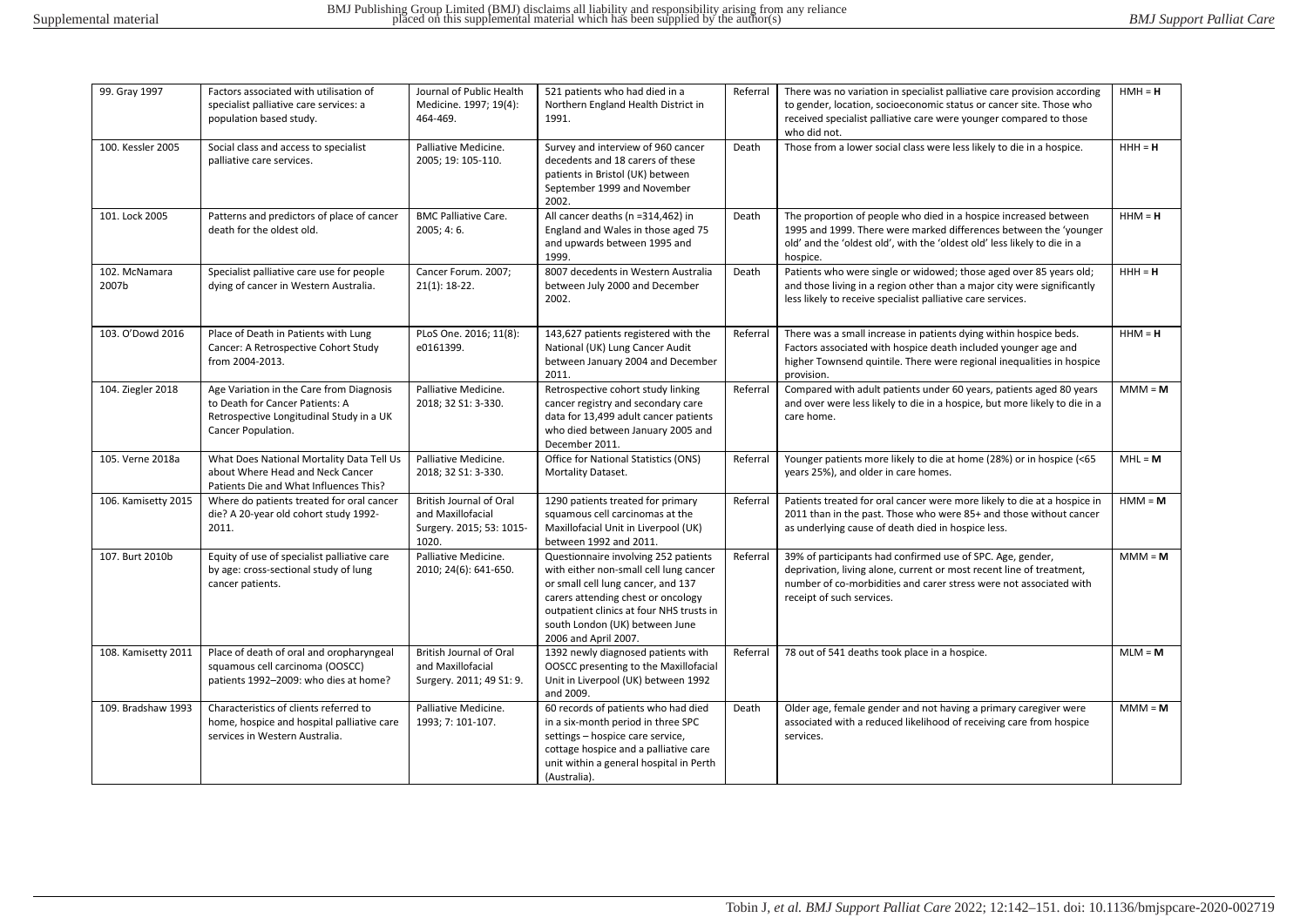| 110. Madden 2011   | Using maps and funnel plots to explore<br>variation in place of death from cancer<br>within London, 2002-2007.                                                                                           | Palliative Medicine.<br>2011; 25(4): 323-332                          | Cancer deaths in London (UK)<br>between 2002 and 2007 (n=84066).                                                                                                                                       | Death    | Primary care trusts with a hospice in their area tended to have higher<br>proportions of hospice deaths.                                                                                                                                                   | $HHM = H$ |
|--------------------|----------------------------------------------------------------------------------------------------------------------------------------------------------------------------------------------------------|-----------------------------------------------------------------------|--------------------------------------------------------------------------------------------------------------------------------------------------------------------------------------------------------|----------|------------------------------------------------------------------------------------------------------------------------------------------------------------------------------------------------------------------------------------------------------------|-----------|
| 111. Davison 2001  | Where do patients with cancer die in<br>Belfast?                                                                                                                                                         | <b>Irish Journal of Medical</b><br>Science. 2001; 170(1):<br>$18-23.$ | Deaths attributable to cancer in<br>Belfast (UK) in 1977 (n = 443), 1987 (n<br>$= 455$ ) and 1997 (n = 426).                                                                                           | Referral | There was an association between place of death and age, marital<br>status, type of cancer and area of residence, but not with social class<br>or gender. Changes over time were reported.                                                                 | $HMM = M$ |
| 112. Dunphy 1990   | A comparison of hospice and home care<br>patients: patterns of referral, patient<br>characteristics and predictors of place of<br>death.                                                                 | Palliative Medicine.<br>1990; 4: 105-111.                             | 404 hospice and 143 home care<br>patients from St Joseph's Hospice<br>London (UK) who had died during the<br>first six months in 1988.                                                                 | Death    | Access to hospice was even across genders.                                                                                                                                                                                                                 | $HHM = H$ |
| 113. Coupland 2011 | Does place of death from cancer vary<br>between ethnic groups in South East<br>England?                                                                                                                  | Palliative Medicine.<br>2011; 25(4): 314-322.                         | 101,516 cancer decedents in South<br>East England between 1998 and<br>2006.                                                                                                                            | Death    | Death in a hospice was significantly less common for Pakistani,<br>Bangladeshi and Indian patients than for Caucasian patients. Chinese,<br>Black African and Black Caribbean patients had a similar likelihood of<br>hospice death as Caucasian patients. | $MH = H$  |
| 114. Gaffin 1996   | Opening doors: improving access to<br>hospice and specialist palliative care<br>services by members of the black and<br>minority ethnic communities.                                                     | British Journal of Cancer.<br>1996; 29: S51-53.                       | Study of hospice services in two<br>London boroughs (Brent and<br>Newham) and in North Birmingham<br>(UK).                                                                                             | Referral | Hospices tend to be located in white, middle class areas. People from<br>minority communities were less likely to ask their GP for access to<br>hospice services.                                                                                          | $LLM = L$ |
| 115. Karim 2000    | Non-white ethnicity and the provision of<br>specialist palliative care services: factors<br>affecting doctor's referral patterns.                                                                        | Palliative Medicine.<br>2000; 14: 471-478.                            | Interview of 27 GPs from two wards<br>in Birmingham (UK).                                                                                                                                              | Death    | Language and staff bias were barriers to the referral of black/ethnic<br>minorities to specialist palliative care services.                                                                                                                                | $MMH = M$ |
| 116. Koffman 2004  | Dying to be Home? Preferred Location of<br>Death of First-Generation Black Caribbean<br>and Native-Born White Patients in the<br>United Kingdom.                                                         | Journal of Palliative<br>Medicine. 2004; 7(5):<br>628-636.            | 106 black Caribbean patients and 110<br>white patients from the UK were<br>contacted to produce a sample of 50<br>cases per ethnic group. These<br>informants were surveyed over a 13<br>month period. | Referral | 8% of Caribbean patients died in a hospice, compared to 16% of<br>native-born white patients. This reflected patient preference.                                                                                                                           | $HMM = M$ |
| 117. Koffman 2014  | Does Ethnicity Affect Where People with<br>Cancer Die? A Population-Based 10 Year<br>Study.                                                                                                              | PLoS One. 2014; 9(4):<br>e95052.                                      | 93,375 cancer decedents aged ≥65<br>years in London (UK) 2001-2010.                                                                                                                                    | Death    | Deaths in a hospice setting were significantly less likely among those<br>born in Asia and Africa.                                                                                                                                                         | $HHH = H$ |
| 118. Worth 2009    | Vulnerability and access to care for South<br>Asian Sikh and Muslim patients with life<br>limiting illness in Scotland: prospective<br>longitudinal qualitative study.                                   | <b>British Medical Journal.</b><br>2009; 338: b183.                   | 92 interviews of patients, family<br>carers and health professionals In<br>Central Scotland (UK).                                                                                                      | Referral | Only two patients accessed specialist palliative care services.<br>Interviews revealed perceived advantages of, and barriers to the<br>receipt of hospice care amongst ethnic minority patients.                                                           | $MM = M$  |
| 119. Fountain 1999 | Ethnic minorities and palliative care in<br>Derby.                                                                                                                                                       | Palliative Medicine.<br>1999; 13: 161-162.                            | 1035 new referrals to Derby (UK) SPC<br>services.                                                                                                                                                      | Death    | Ethnic minorities were slightly more likely than white patients to<br>receive certain SPC services.                                                                                                                                                        | $MM = M$  |
| 120. Sharpe 2015   | Policy for home or hospice as the<br>preferred place of death from cancer:<br>Scottish Health and Ethnicity Linkage<br>Study population cohort shows challenges<br>across all ethnic groups in Scotland. | <b>BMJ Supportive and</b><br>Palliative Care. 2015; 5:<br>443-451.    | All cancer patients (n=117,467) aged<br>25 years or older who participated in<br>the 2001 Scottish census and died<br>from cancer in Scotland between May<br>2001 and December 2009.                   | Referral | The Chinese cohort had the largest proportion of hospice cancer<br>deaths (29.9%).                                                                                                                                                                         | $HHM = H$ |
| 121. Verne 2018b   | Choice and Place of Death - Does Ethnicity<br>Affect where People Die? - Insights from<br>Routine Data Analysis.                                                                                         | Palliative Medicine.<br>2018: 32 S1: 3-330.                           | National data set for England used,<br>which linked Office for National<br>Statistics mortality data to National<br>Hospital Episode data.                                                             | Death    | Among people who died from cancer: 18,11,20 and 22% people of<br>White British, Pakistani, African, and Chinese origin died in a hospice<br>respectively.                                                                                                  | $MHM = M$ |
| 122. Waran 2017    | The gap reversed: a review of site of<br>death in the Top End.                                                                                                                                           | The Medical Journal of<br>Australia. 2017; 3(207)<br>S1:39.           | 308 people, most were men, and<br>most were indigenous Australians.                                                                                                                                    | Death    | Indigenous people died in hospices much less frequently compared to<br>non-indigenous people.                                                                                                                                                              | $LML = L$ |
| 123. Currow 2012   | Referral patterns and proximity to<br>palliative care inpatient services by level                                                                                                                        | <b>BMC Health Services</b><br>Research. 2012; 12: 424.                | Service mapping of 10,064 patients<br>documented in the Palliative Care                                                                                                                                | Death    | People from the most disadvantaged socio-economic group were less<br>likely to be referred to SPC services.                                                                                                                                                | $HHM = H$ |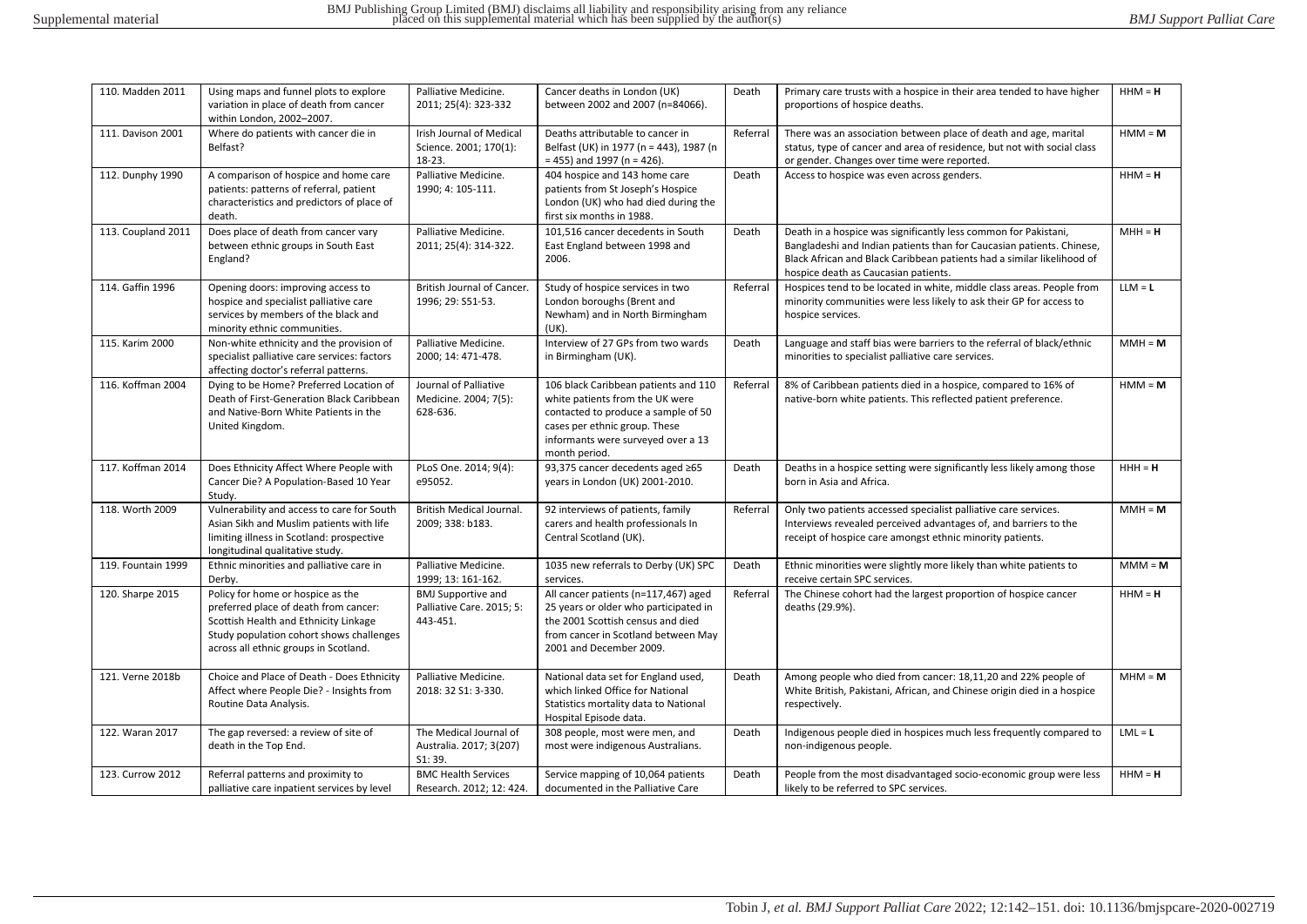|                         | of socio-economic disadvantage. A                                                                                                                                                                       |                                                                         | Outcomes Collaboration (PCOC) in                                                                                                                                                                                               |          |                                                                                                                                                                                                                                                                                                                                                                                                                                        |           |
|-------------------------|---------------------------------------------------------------------------------------------------------------------------------------------------------------------------------------------------------|-------------------------------------------------------------------------|--------------------------------------------------------------------------------------------------------------------------------------------------------------------------------------------------------------------------------|----------|----------------------------------------------------------------------------------------------------------------------------------------------------------------------------------------------------------------------------------------------------------------------------------------------------------------------------------------------------------------------------------------------------------------------------------------|-----------|
| 124. Shulman 2018       | national study using spatial analysis.<br>End-of-life care for homeless people: a<br>qualitative analysis exploring the<br>challenges to access and provision of<br>palliative care.                    | Palliative Medicine.<br>2018; 32(1): 36-45.                             | Australia in 2006.<br>127 participants, made up of: single<br>homeless people (n=28), formerly<br>homeless people (n=10), health- and<br>social-care providers (n=48), hostel<br>staff (n=30) and outreach staff<br>$(n=10)$ . | Death    | Accessing hospice services is challenging for homeless people because<br>of stigma, complex multi-morbidities and trauma, substance misuse/<br>dependence, mental health problems, unstable housing conditions,<br>previous experiences that hospices had with supporting homeless<br>people and many more. Even for homeless cancer patients who were<br>not misusing substances, placement within a hospice remained<br>challenging. | $HLL = M$ |
| 125. Burns 2015         | Who provides care for people dying of<br>cancer? A comparison of a rural and<br>metropolitan cohort in a South Australian<br>bereaved population study.                                                 | Australian Journal of<br>Rural Health. 2015;<br>$23(1): 24-31.$         | 23,588 survey responses on the death<br>of 'someone close'.                                                                                                                                                                    | Death    | In rural areas, half as many people died in hospice compared to those<br>in urban areas. Rates of home death were identical but more rural<br>patients died in hospital compared to urban patients.                                                                                                                                                                                                                                    | $MM = M$  |
| 126. Rainsford 2018     | Place of death in the Snowy Monaro<br>region of New South Wales: A study of<br>residents who died of a condition<br>amenable to palliative care.                                                        | Australian Journal of<br>Rural Health. 2018;<br>26(2): 126-33.          | Residents, with advanced frailty or<br>one of 10 conditions amenable to<br>palliative care, who died between 1<br>February 2015 and 31 May 2016. The<br>records of 224 residents who had<br>died in the study period.          | Death    | In Rural regions: Much less likely to die in hospice compared to<br>residence, hospital, or RACF.                                                                                                                                                                                                                                                                                                                                      | $MML = M$ |
| 127. Gatrell 2012       | Variation in geographic access to<br>specialist inpatient hospices in England<br>and Wales.                                                                                                             | Health and Place. 2012:<br>18(4): 832-840.                              | Death records at 189 specialist adult<br>inpatient hospices in England and<br>Wales, 2003-5.                                                                                                                                   | Death    | There were geographical discrepancies in access to inpatient hospices.<br>Urban areas were well served by hospices but large parts of England<br>and Wales had poor access to hospices. There were many examples of<br>mismatches between supply and demand.                                                                                                                                                                           | $HHH = H$ |
| 128. Wood 2004          | Equity of access to adult hospice inpatient<br>care within north-west England.                                                                                                                          | Palliative Medicine.<br>2004; 18: 543-549.                              | Cancer deaths in the North-West of<br>England (UK) in 2000 ( $n = not known$ ).                                                                                                                                                | Death    | There were 3500 adults likely to have cancer who could have<br>benefited from inpatient hospice care, but who were living in areas<br>that were relatively inaccessible to one or more hospices.                                                                                                                                                                                                                                       | $LLL = L$ |
| 129. Chukwusa<br>2019   | Urban and rural differences in<br>geographical accessibility to inpatient<br>palliative and end-of-life (PEoLC) facilities<br>and place of death: a national population-<br>based study in England, UK. | International Journal of<br>Health Geographics.<br>2019; 18(1): 8.      | 430,467 individual- level death data<br>extracted from Office for National<br>Statistics data.                                                                                                                                 | Referral | Those who lived more than 10 minutes away from inpatient PEoLC<br>facilities were less likely to die there. The larger the drive time, the<br>less likely to die in hospice. The effect of drive time was greater in<br>rural areas.                                                                                                                                                                                                   | $MM = M$  |
| 130. O'Dowd 2015        | Place and Cause of Death in Patients with<br>Lung Cancer in the United Kingdom.                                                                                                                         | Journal of Thoracic<br>Oncology. 2015; 2: S518                          | 143,627 patients registered with the<br>National (UK) Lung Cancer Audit<br>between January 2004 and December<br>2011.                                                                                                          | Referral | 17% of lung cancer patients died in a hospice.                                                                                                                                                                                                                                                                                                                                                                                         | $LLL = L$ |
| 131. Seamark 1995       | Appropriate place of death for cancer<br>patients: views of general practitioners<br>and hospital doctors.                                                                                              | British Journal of<br>General Practice. 1995;<br>45(396): 359-63.       | Questionnaires sent to health<br>practitioners in Exeter Health District<br>(UK) regarding cancer deaths (n =<br>1053) between May 1991 to April<br>1992.                                                                      | Death    | Hospice involvement occurred in 39% of the total cancer deaths. The<br>lack of availability of a city-based hospice affected the management of<br>around a third of patients cared for by GPs and hospital doctors.                                                                                                                                                                                                                    | $MM = M$  |
| 132. Campbell 2010      | Exploring differences in referrals to a<br>hospice at home service in two socio-<br>economically distinct areas of<br>Manchester, UK.                                                                   | Palliative Medicine.<br>2010; 24(4): 403-409.                           | UK National Census 2001 Data from<br>41 census wards in Salford and<br>Trafford (UK), and referral data from<br>St Ann's Hospice (UK) 2004-2006.                                                                               | Referral | Patients from socially deprived areas have higher SPC needs but lower<br>referral rates.                                                                                                                                                                                                                                                                                                                                               | $HHH = H$ |
| 133. Cartwright<br>1992 | Social class differences in health and care<br>in the year before death.                                                                                                                                | Journal of Epidemiology<br>and Community Health.<br>1992; 46(1): 54-57. | Interview of 639 decedents in 10<br>areas of England in 1987.                                                                                                                                                                  | Death    | Middle class decedents were more likely to die in a hospice compared<br>to working class decedents.                                                                                                                                                                                                                                                                                                                                    | $HMM = M$ |
| 134. Cunningham<br>2011 | Income inequities in end-of-life health<br>care spending in British Columbia,<br>Canada: A cross-sectional analysis, 2004-<br>2006.                                                                     | International Journal for<br>Equity in Health. 2011;<br>10(1): 12.      | 58,820 decedents aged 65 and older<br>in British Columbia (Canada) between<br>2004 and 2006.                                                                                                                                   | Referral | Lower income was associated with a decreased likelihood of using SPC<br>services.                                                                                                                                                                                                                                                                                                                                                      | $HHM = M$ |